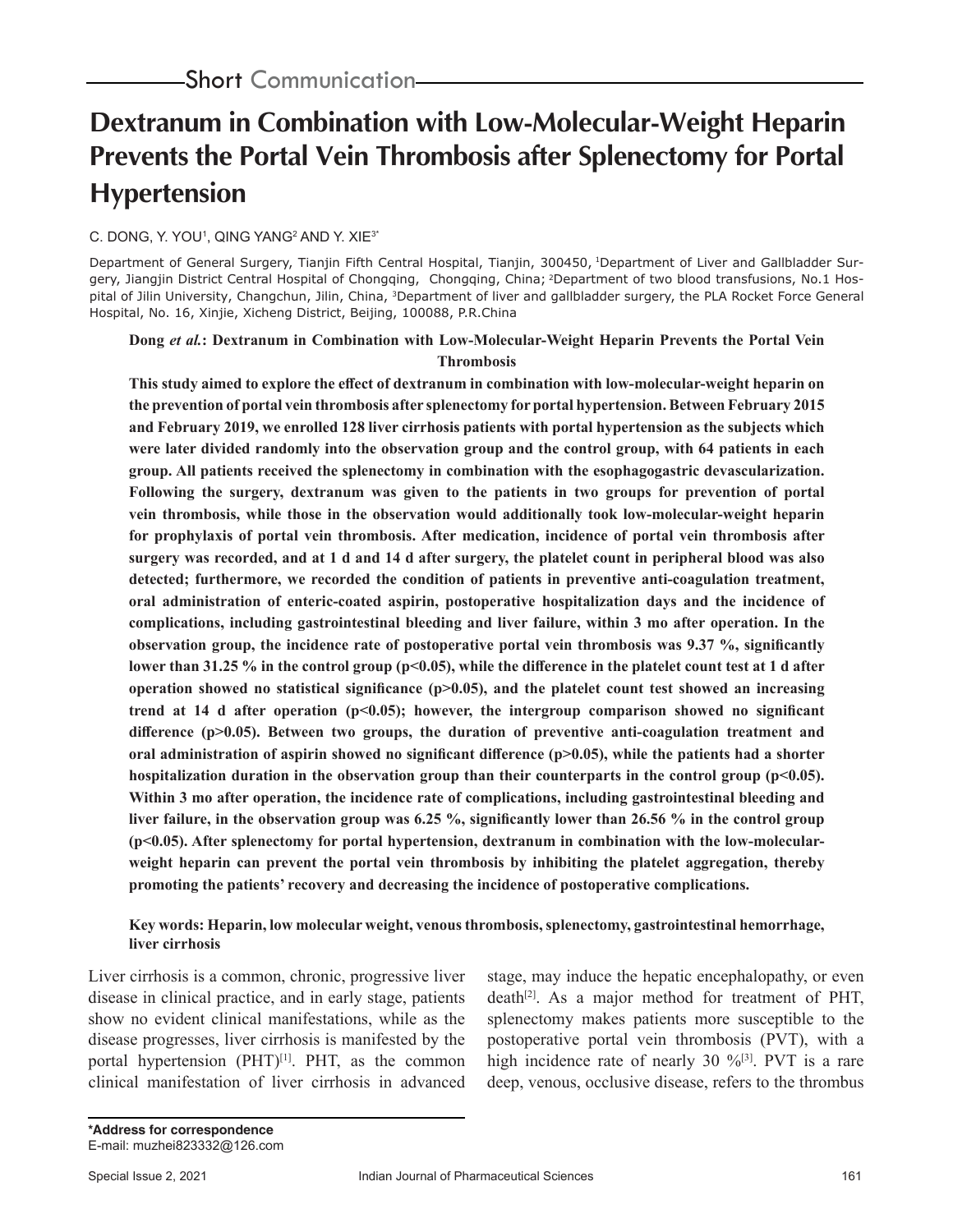that emerges in the spleen veins, superior mesenteric veins and main portal vein, with clinical manifestations of fever, abdominal pains, dilation or diarrhea and in some particular cases, threatening the life of patients<sup>[3]</sup>. Clinically, the major strategy to prevent PVT includes the medication and functional exercise in an early stage, while the latter strategy can only alleviate the symptoms, but fail in prevention<sup>[4]</sup>. In early medication, dextranum is preferred for its ability to dilute the blood, and reduce the platelet adhesion and aggregation<sup>[5]</sup>. In recent y, accumulating evidence suggests that low-molecularweight heparin, as the common anti-coagulation drug, is efficient in prophylaxis of thrombus by inhibiting the involvement of xabans (Xa inhibitors) in thrombosis, with the significant anti-thrombus effect $[6]$ . In this study, we explored the effect of dextranum in combination with the low-molecular-weight heparin on the PVT after splenectomy for PHT, so as to prevent the prognosis of patients. Detailed information is reported as follow. In this retrospectively analysis, we enrolled 128 liver cirrhosis patients with PHT who were admitted to this hospital between February 2015 and February 2019 for treatment. Inclusion criteria: Patients with the pathological diagnosis of liver cirrhosis with PHT; patients with intact clinical data; patients who volunteered to sign the written informed consents; patients with no PVT before operation. Exclusion criteria: Patients in pregnancy or lactation; patients with the organic damage, showing the obvious tendency of bleeding; patients with the history of heparin-led thrombocytopenia. Randomly, patients were divided into the observation group and the control group, with 64 patients in each group. Comparison of the general data of patients between two groups showed no significant differences (p>0.05; Table 1), suggesting that the general data of these two groups were comparable. The protocol of this study was approved by the Ethical Committee of the hospital. For all patients, they underwent the splenectomy in combination with the esophagogastric devascularization. Control group: Patients took 500 mL dextranum via intravenous infusion at 1 d after operation, once per d for 7 d. Observation group: In addition to dextranum, patients took 3800 IU (0.4 mL) low-molecular-weight heparin via subcutaneous injection at 1 d after operation, once per d. Following ten d of treatment, patients took the warfarin (2.5 mg) and aspirin (5.0 mg) via oral administration. Recording the incidence of postoperative PVT according to the ultrasonic criteria of 50 % to 100 % of blockage in portal veins to determine the extension of superior mesenteric vein; Recording the peripheral Platelet Count Test (PLT) count at 1 d and 14 d after operation; Recording the duration of preventive anticoagulation treatment and oral administration of aspirin and the postoperative hospitalization d; Recording the incidence of complications, including gastrointestinal bleeding and liver failure, within 3 mo after operation. SPSS 20.0 software was used to analyze the data of this study. Measurement data in normal distribution were presented in form of mean±standard deviation (SD) and compared between two groups by using the t test. Enumeration data were presented by the number of cases, and compared by using the chi-square test.  $\alpha$ =0.05 was set as the inspection level and p<0.05 suggested that the difference had statistical significance. In the observation group, the incidence rate of postoperative PVT was 9.37 %, significantly lower than 31.25 % in the control group ( $p<0.05$ ; Table 2). The difference in the PLT at 1 d after operation showed no statistical significance ( $p$  $>$ 0.05), and the PLT showed an increasing trend at 14 d after operation  $(p<0.05)$ ; however, the intergroup comparison showed no significant difference (p>0.05; Table 3). Between two groups, the duration of preventive anti-coagulation treatment and oral administration of aspirin showed no significant difference ( $p$ >0.05), while the patients had a shorter hospitalization duration in the observation group than their counterparts in the control group (p<0.05; Table 4). Within 3 mo after operation, the incidence rate of complications, including gastrointestinal bleeding and liver failure, in the observation group was 6.25 %, significantly lower than 26.56 % in the control group ( $p<0.05$ ; Table 5). Liver cirrhosis usually complicates the incidence of PHT, while PVT is the common, severe complication of splenectomy for PHT, usually manifested by the acute thrombus, or even death in some severe cases[7]. Current research shows that factors contributing to PVT include the hypercoagulability, increase in PLT, anomaly in function, decrease in erythrocyte deformability, slowness in blood flow of the portal vein system and aggravation in blood stagnation<sup>[8]</sup>. In this study, in the observation group, the incidence rate of postoperative PVT was 9.37 %, significantly lower than 31.25 % in the control group, while the duration of preventive anticoagulation treatment and oral administration of aspirin showed no significant difference, and the patients had a shorter hospitalization duration in the observation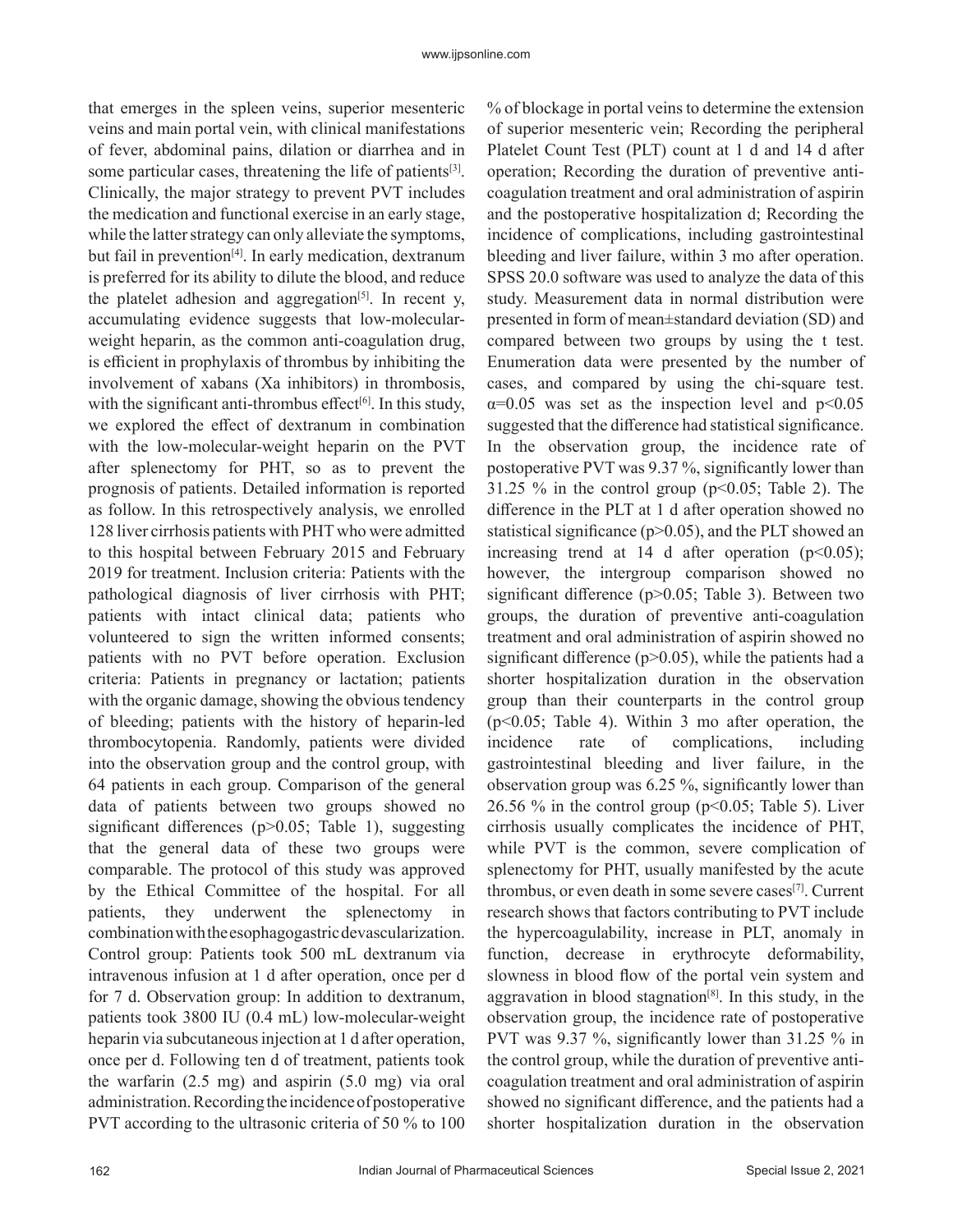group than their counterparts in the control group, suggesting that the combined strategy can effectively prevent the incidence of postoperative PVT to facilitate the recovery of patients<sup>[9]</sup>. Low-molecular-weight heparin, the constituents or fragments derived from the degradation of heparin in 1/3 to 1/2 of the relative molecular weight of heparin, is excellent in bioavailability and long half-life in comparison with the heparin; nevertheless, low-molecular-weight heparin also possess the anti-coagulation activity of the regular heparins, but without their adverse reactions. Due to the hidden onset and lack of specific manifestations of PVT, any delay in treatment can cause destructive outcomes. Plus, splenectomy can further aggravate PHT, possibly inducing the prehepatic congestion and deteriorating the liver dysfunction, thereby promoting the progression of  $PHT<sup>[10]</sup>$ . In this study, we found that in the observation group, the incidence rate of postoperative PVT was 9.37 %, significantly lower than 31.25 % in the control group, while the difference in the PLT at 1 d after operation showed no statistical significance, and the PLT showed an increasing trend at 14 d after operation; however, the intergroup comparison showed no significant difference. This may attribute to the fact that the combined strategy can inhibit the PLT cyclooxygenase to enhance the acetylation of serine in the active center to decrease the aggregation of PLT. Within 3 mo after operation, the incidence rate of complications, including gastrointestinal bleeding and liver failure, in the observation group was 6.25 %, significantly lower than 26.56 % in the control group ( $p<0.05$ ). PVT is inevitable for patients after any surgery methods for PHT[11]. PVT can further deteriorate the liver dysfunction, decrease the synthesis and storage of plasma albumin, and induce the refractory ascites<sup>[12]</sup>; besides, thrombus can spread to the superior mesenteric vein to cause the congestion and dysfunction in mesenteric vessel to induce the intestinal ischemia; in the inferior layer of gastric mucosa, the abnormal blood flow, and the newly developed variceal vessels surrounding the fundus and cardia of stomach that triggers the recurrence of varix after devascularization, and the gastrointestinal bleeding $[13]$ . In this study, within 3 mo after operation, the incidence rate of complications, including gastrointestinal bleeding and liver failure, in the observation group was 6.25 %, significantly lower than 26.56 % in the control group, which is because the dextranum can dilute the blood to reduce the adhesion and aggregation of PLT, while low-molecular-weight heparin can promote the lysis of fibrous protein to prevent the thrombosis. Meanwhile, in the preventive measures, spleen veins should be shortened and the intraoperative blood infusion should be minimized $[14]$ . Moreover, bleeding risk should be aware in administration of low-molecular-weight heparin, and the dosage should be individualized upon the patient's condition, which should be further noted in combined medication<sup>[15]</sup>. In this study, there remain some shortages, including the insufficient sample size, the lack of representativeness of the subjects and the inadequacy in research into the mechanism, which will be resolved in later studies. To be concluded, after splenectomy for portal hypertension, dextranum in combination with the low-molecular-weight heparin can prevent the PVT by inhibiting the platelet aggregation, thereby promoting the patients' recovery and decreasing the incidence of postoperative complications.

| Group                | n  | Liver function<br>(A/B/C) | Width of<br>portal vein<br>(cm) | <b>Primary disease</b><br>(hepatitis/alcoholic<br>liver disease) | Gender (Male/<br>female) | Age<br>(y)       | BMI (kg/m2)      |
|----------------------|----|---------------------------|---------------------------------|------------------------------------------------------------------|--------------------------|------------------|------------------|
| Control group        | 64 | 22/31/11                  | $1.53 \pm 0.46$                 | 33/31                                                            | 41/23                    | $56.21 \pm 4.58$ | $22.84 \pm 2.75$ |
| Observation<br>group | 64 | 21/30/13                  | $1.49 \pm 0.53$                 | 35/29                                                            | 38/26                    | $56.10 \pm 5.12$ | $22.12 \pm 3.03$ |
|                      |    | 0.045                     | 0.078                           | 0.221                                                            | 0.392                    | 0.114            | 0.274            |
| p                    |    | >0.05                     | >0.05                           | >0.05                                                            | >0.05                    | >0.05            | >0.05            |

mean±standard deviation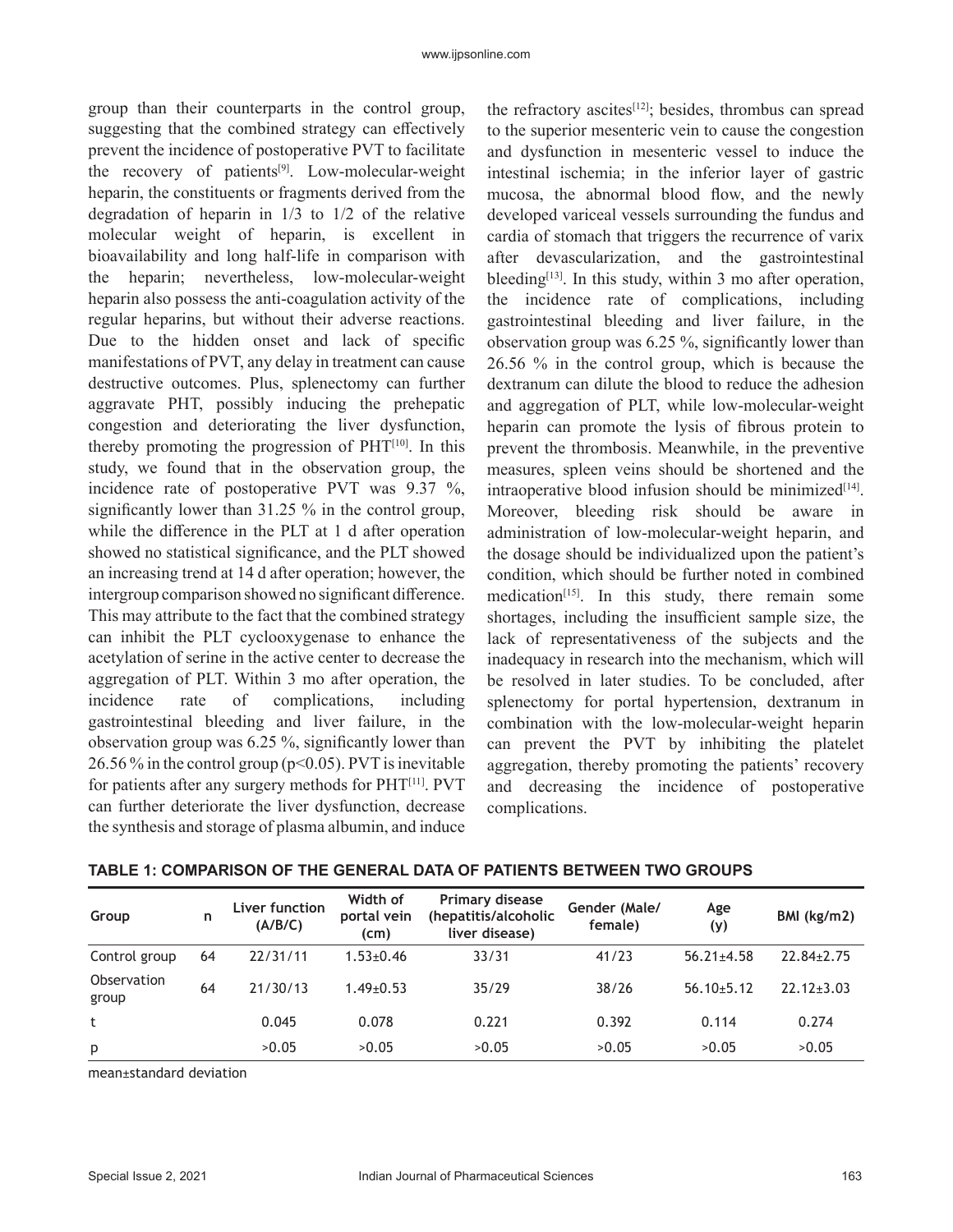#### www.ijpsonline.com

# **TABLE 2: COMPARISON OF THE INCIDENCE OF POSTOPERATIVE PVT OF PATIENTS BETWEEN TWO GROUPS**

| Group             | n  | <b>PVT</b> | Incidence rate of PVT (%) |
|-------------------|----|------------|---------------------------|
| Observation group | 64 |            | 9.37                      |
| Control group     | 64 | 20         | 31.25                     |
| $x^2$             |    |            | 4.991                     |
| p                 |    |            | < 0.05                    |

p<0.05 indicated the statistical significance of the difference.

# **TABLE 3: COMPARISON OF THE DYNAMIC CHANGES OF PLT IN PERIPHERAL BLOOD BETWEEN TWO GROUPS**

| Group             | n  | Postoperative 1 d Postoperative 14 d |                    |        | p      |
|-------------------|----|--------------------------------------|--------------------|--------|--------|
| Observation group | 64 | $86.34 \pm 18.34$                    | $570.31 \pm 56.34$ | 15.296 | < 0.05 |
| Control group     | 64 | $87.21 \pm 17.35$                    | 571.04±76.12       | 15.113 | < 0.05 |
|                   |    | 0.123                                | 0.079              |        |        |
| p                 |    | >0.05                                | >0.05              |        |        |

Each data=Mean±SD×09/l. p<0.05 indicated the statistical significance of the difference.

# **TABLE 4: COMPARISON OF THE RECOVERY TIME OF PATIENTS BETWEEN TWO GROUPS**

| Group             | n  | Duration of preventive<br>anti-coagulation<br>therapy | Duration of oral<br>administration of<br>aspirin | Postoperative<br>hospitalization days |
|-------------------|----|-------------------------------------------------------|--------------------------------------------------|---------------------------------------|
| Observation group | 64 | $96.43 \pm 7.29$                                      | $30.43 \pm 4.14$                                 | $18.32{\pm}4.23$                      |
| Control group     | 64 | $98.10{\pm}6.38$                                      | $29.58 \pm 2.58$                                 | $30.19 \pm 6.10$                      |
|                   |    | 0.331                                                 | 0.22                                             | 6.332                                 |
| p                 |    | >0.05                                                 | >0.05                                            | < 0.05                                |

mean±standard deviation.

## **TABLE 5: COMPARISON OF THE INCIDENCE OF MAJOR COMPLICATIONS AFTER OPERATION BETWEEN TWO GROUPS**

| Group             | n  | Gastrointestinal<br>bleeding | Liver failure | Total     |
|-------------------|----|------------------------------|---------------|-----------|
| Control group     | 64 | 10                           |               | 17(26.56) |
| Observation group | 64 |                              |               | 4(6.25)   |
| x2                |    |                              |               | 5.779     |
| p                 |    |                              |               | < 0.05    |

p<0.05 indicated the statistical significance of the difference.

#### **Author's contributions:**

Chen Dong and Yulai You contributed equally to this work.

# **Conflict of interests:**

The authors declared no conflicts of interest.

# **REFERENCES**

- 1. SSenzolo M, Sartori T, Rossetto V, Burra P, Cillo U, Boccagni P, *et al.* Prospective evaluation of anticoagulation and trans jugular intrahepatic portosystemic shunt for the management of portal vein thrombosis in cirrhosis, Liver Int 2012;32:919-27.
- 2. Bleker SM, Buchmller A, Chauleur C, Ainle FN, Donnelly J, Verhamme P, *et al.* Low-molecular-weight heparin to prevent recurrent venous thromboembolism in pregnancy: Rationale and design of the Highlow study, A Randomised trial of two doses. Thromb Res 2016;144:62-8.
- 3. Gelas T, Scalabre A, Hameury F, Dubois R, Grosos C, Mouriquand PD, *et al.* Portal vein thrombosis after laparoscopic splenectomy during childhood. J Thromb Thrombolysis 2014;38:218-22.
- 4. Zhang W, Zhou D M, Li Y. Clinical effect of low-molecularweight heparin in prevention and treatment of liver cirrhosis and portal vein thrombosis after splenectomy: a systematic review and meta-analysis, Chin J Hepatol 2016;24:732-7.